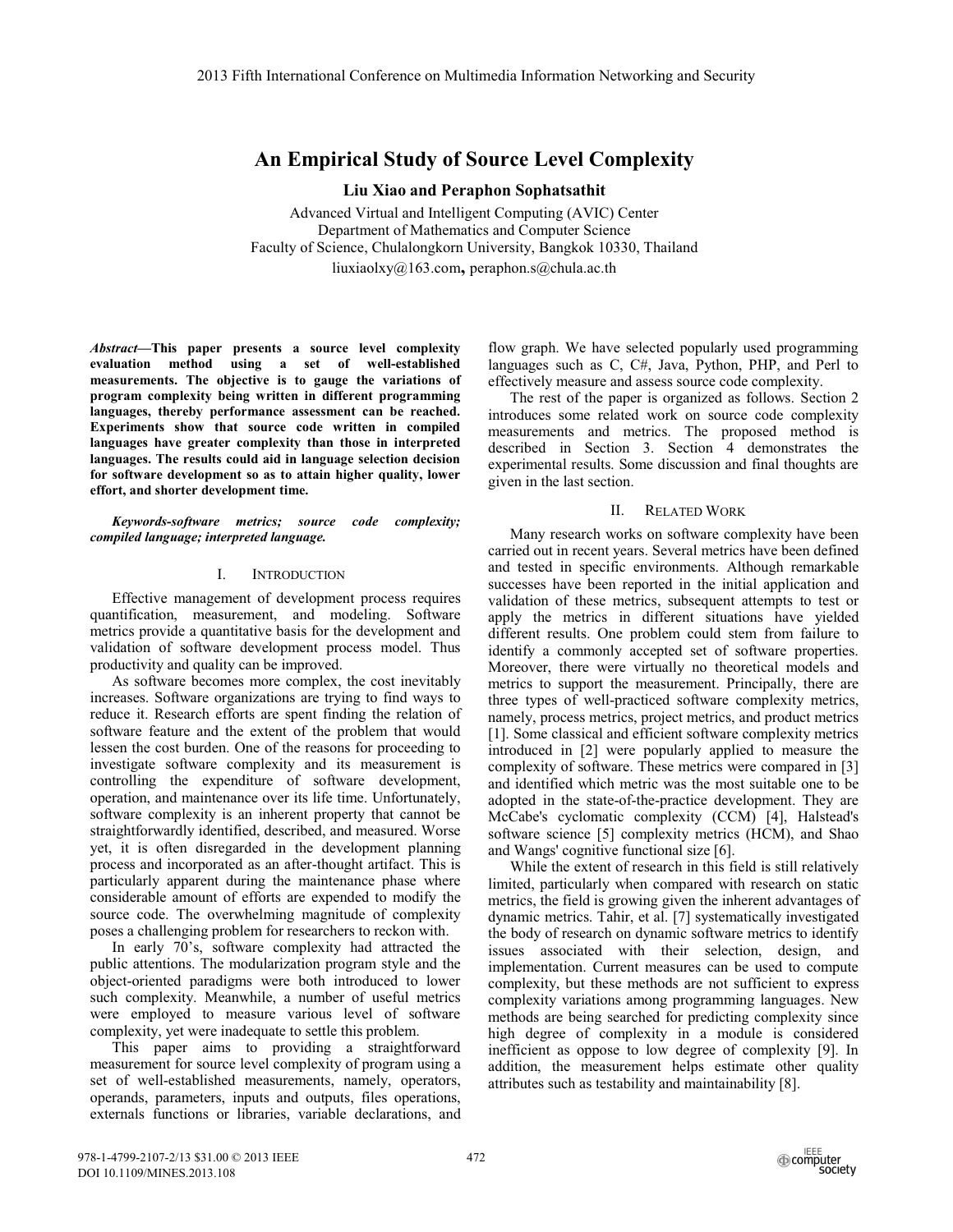## III. PROPOSED METHOD

This study aims to measuring the complexity of source code written in different programming languages. We propose a method using metrics that focus on operators, function parameters, file operations, and flowchart. The proposed method can be divided into four stages, namely, initial metrics statistics, flow graph transformation, data quantified analysis, and comparative evaluation.

The source programs employed were collected from different languages and grouped based on their operational characteristics. They are 1) Compiled programming languages, such as C, C++, C#, Java, and 2) Interpreted programming languages, such as Python, JavaScript, PHP, and Perl. The reason was that they represented the most popular programming languages used in modern software application development.

#### *A. Initial metrics statistics*

For source level complexity evaluation of software, we choose essential programming tokens to be evaluated, namely, operators, operands, parameters, inputs and outputs, file operation, external function references, and variable declarations.

The first step is to count the following tokens: 1) operators such as  $+, -, *, /, \%, >>, (), +=, =, ++, -; 2)$ operands in executable statements; 3) parameters in and out of each module or function; 4) inputs and outputs of the program; 5) files operations including open, close, read, and write; 6) external references including library functions, external source files, and external user-defined functions; and 7) variable declarations in the program.

#### *B. Flow graph transformation*

This step transforms each program into a flow graph and counts the number of nodes and edges of that flow graph. Figure 1 shows parts of the flow graph converted from Java source code by using Visustin v7 Flow Chart Generator. The number of nodes and edges are 31 and 33, respectively.



Figure 1. Part of a flow graph converted from Java source code

## *C. Data quantified analysis*

Based on the results of the first two steps, we compute the following statistics: 1) range of the numerical spread, 2) normalized data to standardize the results, 3) standard deviation of the dispersion from the average, and 4) group average and standard deviation.

*1) Range*

The range can be obtained from the difference between the maximum and minimum values. Table I and II show the minimum and maximum values, while Table III shows the range of each group.

## *2) Normalized data*

All numbers except CCM and HCM are normalized by taking each value and divided by the range of that value as shown in Table IV. For example,

| LOC of C   | $= 46/59 = 0.78$ |
|------------|------------------|
| OR of Java | $= 16/16 = 1.00$ |
| EL of C#   | $= 1/5 = 0.20$   |

*3) Average and standard deviation* 

The average and standard deviation of all the normalized values are shown in Table V, VI, VII, VIII, denoting by group and language, respectively.

#### *D. Comparative evaluation*

The above results are plotted by group and programming language to visually compare the resulting measurements. Any discernible proportion of the groups and programming languages will reflect the level of variations in program complexity. Thus, proper development can be planned and administered to attain lesser project effort and cost.

#### IV. EXPERIMENT

The experiment on source code complexity evaluation by the proposed method is elaborated. All source code was collected from the Internet. There were 20 programs of different sizes written in C, C#, Java, Python, PHP, and Perl. The first three were grouped as compiled programming language, whereas the remaining three as interpreted programming language. The following abbreviations are used to denote all metrics being collected: LOC denotes lines of code, OR and OD denote the number of operators and operands, PR denotes the number of formal arguments, IO denotes the number of inputs and outputs invoked by each function, FE denotes the number of file operations, EL denotes the number of external functions, libraries, and files linked, VE denotes the number of variable declarations, FG denotes the sum of nodes and edges derived from program flowchart, and CCM and HCM are software complexity evaluated by Cyclomatic Complexity and Halstead Complexity Metrics. McCabe's CCM is based on program flow graph and is defined as  $V(G) = e-n+2$ , where *e* and *n* represent the number of edges and nodes, respectively. On the other hand, HCM is defined as  $D = (n1*N2)/(2*n2)$ , where *n1* denotes the number of unique or distinct operators, *n2* denotes the number of unique or distinct operands, and *N2* denotes total operands.

The values of LOC varied from 46 to 607, where the minimum and maximum sizes of both groups were relatively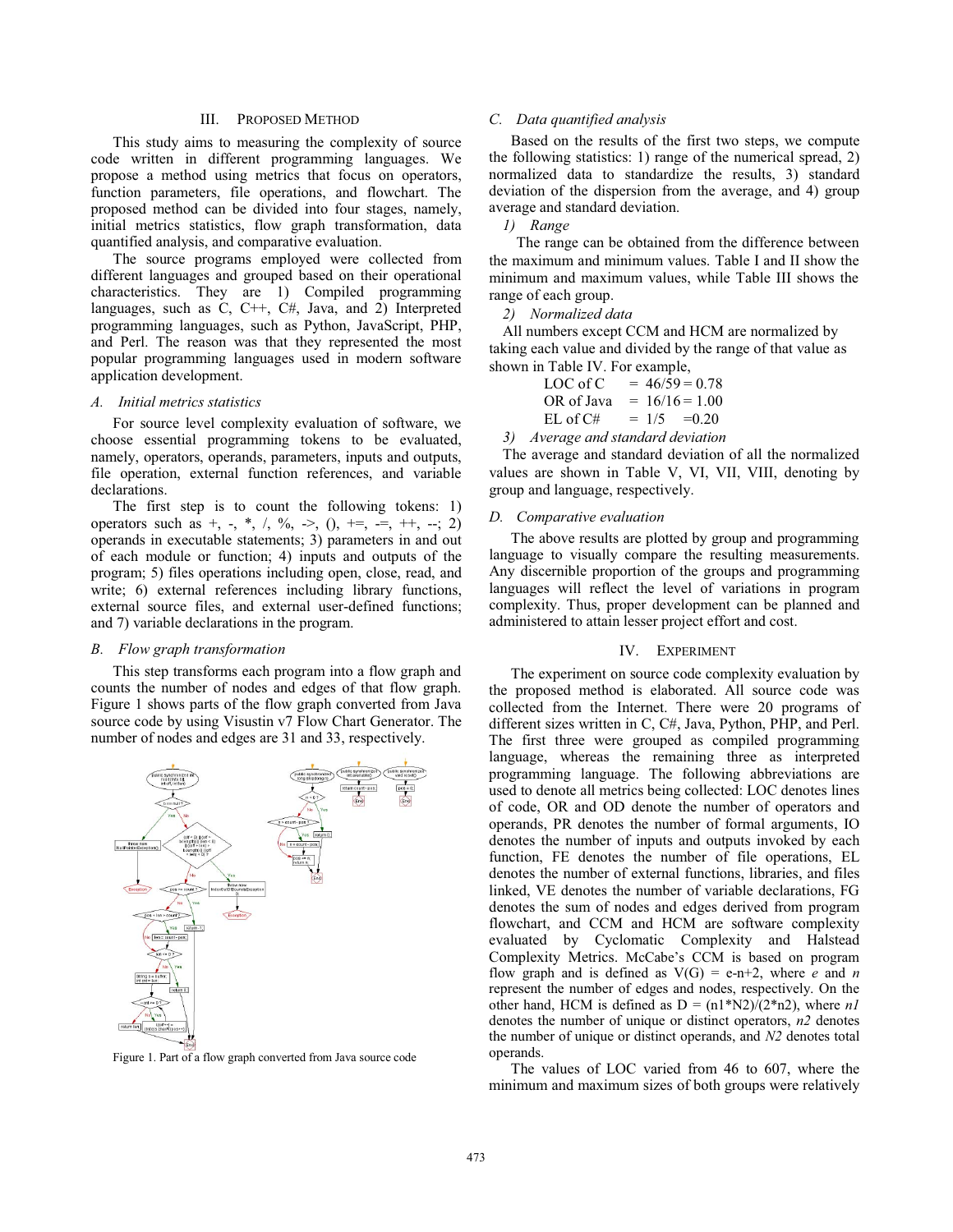indifferent. We used Visustin v7 Flow Chart Generator to generate flow graph for each program. Table I and Table II show the maximum and minimum collected from the source programs.

TABLE I. MINIMUM METRICS COUNT OF EACH LANGUAGE

| PL     | $LOGOR$ OD |    |    | <b>PR</b> | 10 | FE | EL | VE |    | FG CCMHCM |
|--------|------------|----|----|-----------|----|----|----|----|----|-----------|
|        | 46         |    |    |           |    |    |    |    |    |           |
| C#     | 54         |    |    |           |    |    |    |    | 70 | 0.2       |
| Java   | 59         | 16 | 30 |           |    |    |    |    | 72 | 24        |
| Python | 47         | 13 |    |           |    |    |    |    | 30 |           |
| PHP    | 52         |    |    |           |    |    |    |    | 29 |           |
| Perl   |            |    |    |           |    |    |    |    | 28 |           |

TABLE II. MAXIMUM METRICS COUNT OF EACH LANGUAGE

| PL     | LOC | OR I | <b>OD</b> | PR  | 10  | FE | EL | VE | FG  |    | <b>CCMHCM</b> |
|--------|-----|------|-----------|-----|-----|----|----|----|-----|----|---------------|
| С      | 585 | 357  | 262       | 12  | 60  | 15 | 40 | 59 | 497 | 10 | 83            |
| C#     | 436 | 99   | 103       | 26  | 13  |    | 39 | 52 | 699 | 10 | 39            |
| Java   | 395 | 390  | 571       | 23  | 27  | 0  | 27 | 46 | 494 | 10 | 263           |
| Python | 309 | 290  | 328       | 119 |     | 12 | 38 | 20 | 279 | 10 | 15            |
| PHP    | 607 | 411  | 401       | 86  | 179 | 6  | 61 | 61 | 351 | 10 | 160           |
| Perl   | 471 | 210  | 342       | 54  | 27  | 27 | 51 | 72 | 679 | 10 | 54            |

TABLE III. RANGE OF EACH GROUP

| Group                                                     |  |  |  |  | $ OR   OD   PR   IO   FE   EL   VE   FG   CCM   HCM$ |  |
|-----------------------------------------------------------|--|--|--|--|------------------------------------------------------|--|
| Compiled 1388 570 1 26 1 60 1 15 1 139 1 58 1 672 1 9 263 |  |  |  |  |                                                      |  |
| Interpreted 410 400 119 179 27 60 72 651 10 160           |  |  |  |  |                                                      |  |

TABLE IV. NORMALIZED MINIMUM OF EACH LANGUAGE

| PL     | LO<br>C | <b>OR</b> | OD   | PR   | 10   | FE   | EL   | VE   | FG   | <b>CCM</b> | ΗС<br>M |
|--------|---------|-----------|------|------|------|------|------|------|------|------------|---------|
| С      | .78     | 0.44      | 0.30 | 0.00 | 0.00 | 0.00 | 0.20 | 1.00 | 0.38 |            | 19      |
| C#     | .92     | 0.13      | 0.03 | 0.00 | 0.00 | 0.00 | 0.20 | 0.20 | 0.97 |            |         |
| Java   | 1.0     | 1.00      | 1.00 | 0.33 | 0.00 | 0.00 | 0.60 | 0.40 | 1.00 | 8          | 112     |
| Python | .80     | 0.30      | 0.30 | 1.00 | 0.00 | 0.00 | 0.60 | 0.60 | 0.42 | 2          | Q       |
| PHP    | .88     | 0.03      | 0.03 | 0.00 | 0.00 | 0.00 | 0.20 | 0.60 | 0.40 | 8          | 18      |
| Perl   | .86     | 0.13      | 0.13 | 0.00 | 0.00 | 0.00 | 1.00 | 1.00 | 0.39 | 4          | 22      |

TABLE V. AVERAGE OF EACH GROUP

| Group $ OR   OD   PR   IO   FE   EL   VE   FG   CCM   HCM$  |  |  |  |  |      |
|-------------------------------------------------------------|--|--|--|--|------|
| Compiled 0.3680.2170.1860.2310.1260.0640.2430.319 10        |  |  |  |  | - 47 |
| Interpreted 0.301 0.173 0.179 0.197 0.039 0.066 0.250 0.219 |  |  |  |  | 16.  |

TABLE VI. AVERAGE OF EACH LANGUAGE

| PL.        | OR 1                                                       | OD 1                                            | $PR$   $IO$ |  |  | FE EL VE FG CCM HCM |     |
|------------|------------------------------------------------------------|-------------------------------------------------|-------------|--|--|---------------------|-----|
| C          |                                                            | 0.421 0.171 0.090 0.131 0.254 0.123 0.309 0.289 |             |  |  | 10                  | 19  |
| C#         | 0.349 0.100 0.068 0.315 0.039 0.070 0.089 0.369            |                                                 |             |  |  |                     | 11  |
| Java       | 0.334 0.380 0.398 0.248 0.084 0.000 0.331 0.299            |                                                 |             |  |  |                     | 112 |
| Python     | $[0.247] 0.230] 0.189] 0.256] 0.002] 0.022] 0.232] 0.213]$ |                                                 |             |  |  |                     | 9   |
| <b>PHP</b> | 0.323 0.127 0.120 0.213 0.099 0.031 0.265 0.174            |                                                 |             |  |  | 8                   | 18  |
| Perl       | 0.3330.1620.2290.1210.0160.1440.2530.271                   |                                                 |             |  |  |                     | 22  |

TABLE VII. STANDARD DEVIATION OF EACH GROUP

| Group $ OR OD PR IO FE EL VE FG CCM HCM$                    |  |  |  |  |     |
|-------------------------------------------------------------|--|--|--|--|-----|
| Compiled 0.277 0.271 0.260 0.233 0.194 0.203 0.263 0.236 10 |  |  |  |  | -60 |
| Interpreted 0.232 0.186 0.204 0.198 0.131 0.179 0.203 0.182 |  |  |  |  | 23  |

TABLE VIII. STANDARD DEVIATION OF EACH LANGUAGE

| PL         | OR OD                                                     | PR |  |  |                                                           | $IO$   FE   EL   VE   FG   CCM   HCM |               |
|------------|-----------------------------------------------------------|----|--|--|-----------------------------------------------------------|--------------------------------------|---------------|
| C          | $[0.374] 0.233] 0.110] 0.158] 0.263] 0.268] 0.277] 0.260$ |    |  |  |                                                           | 9                                    | 18            |
| C#         | 0.214 0.086 0.059 0.273 0.064 0.210 0.080 0.262           |    |  |  |                                                           | 10                                   | 10            |
| Java       |                                                           |    |  |  | $[0.201] 0.343] 0.346] 0.213] 0.118] 0.000] 0.299] 0.166$ | 10                                   | 63            |
| Python     |                                                           |    |  |  | 0.139 0.180 0.158 0.252 0.009 0.097 0.165 0.124           | 8                                    | $\mathcal{F}$ |
| <b>PHP</b> | $[0.274] 0.217] 0.222] 0.185] 0.212] 0.060] 0.252] 0.138$ |    |  |  |                                                           | 8                                    | 34            |
| Perl       |                                                           |    |  |  | 0.250 0.138 0.210 0.101 0.033 0.271 0.179 0.246           |                                      | 16            |

We omitted the function point (FP) metric from the statistics because the interpreted source was relatively small. They lacked the principal attributes that made up the FP computations such as I/O and external references. This is apparent in Table I, II and III, where the spread of these parameters is quite noticeable. This finding might not hold in larger production code. As a consequence, the resulting statistics so obtained from FP metric will not be an accurate measure to participate in this study.



Figure 2. Standard deviation of compiled and interpreted groups

Figure 2 shows the proportional distribution of both groups. Obviously, the compiled language group exhibits discernible complexity variations than its interpreted counterpart owing to program size.

Figure 3 shows the proportional dispersion of different compiled languages. Notice that Java program exhibits the least variation in secondary storage operations, e.g., I/O and Files, yet internally is complicated to maneuver as the values of HCM exceed other languages by many folds. Meanwhile, C and C# are somewhat less sporadic. Such indicators can be conducive toward decision on language selection to suit specific requirements for application development.

The interpreted languages, on the other hand, exhibit wider dispersion than the compiled ones. Particularly, Perl and Python show exceptionally high dispersion of complexity in all but two categories, namely, I/O, Files for Python, and Parameters, I/O for Perl. These are depicted in Figure 4. A noteworthy result is that all languages in the same group exhibit alternate high complexity across the measuring metrics, thereby no single language is suitable for all operational characteristics of the underlying application domain.